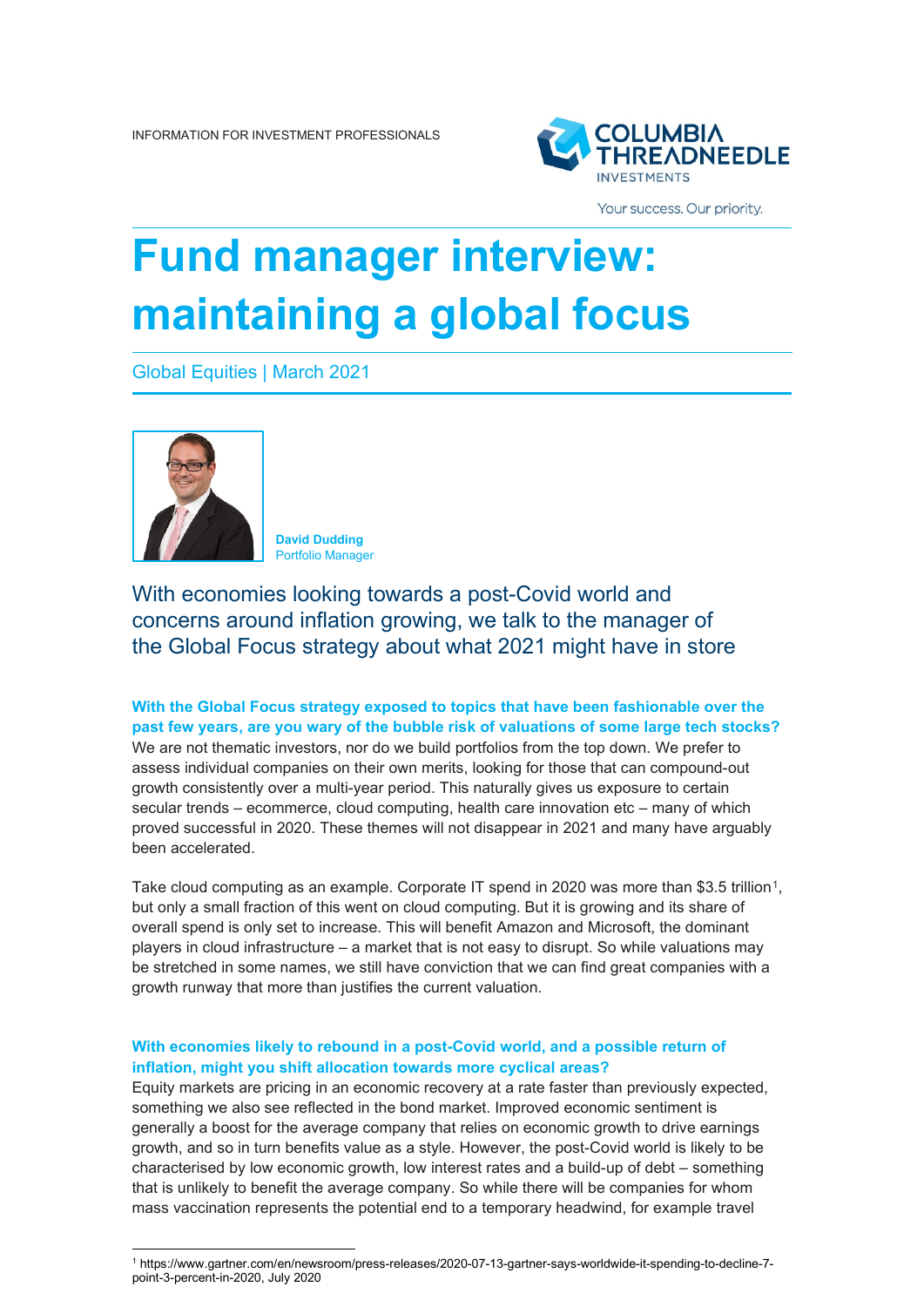and consumer-related industries, there are many others for whom this is short-term support. While we have no intention to materially shift the portfolio, we do have exposure to a range of companies that should benefit from the reopening of economies, such as Mastercard, LVMH and HDFC.<sup>[2](#page-1-0)</sup> Our focus remains on high-quality companies that we believe can compound-out returns over a multi-year time horizon.

#### **The portfolio is heavily exposed to the US. Will this change?**

Our exposure to the US is not driven by a top-down view of that market. It just happens that we find a lot of great businesses in that part of the world. However, these are global businesses. If you look beyond company headquarters through to where they make their money, our US exposure drops to around 45%, which is broadly in line with the MSCI ACWI.<sup>[3](#page-1-1)</sup> What you also notice is that our exposure to emerging markets (EMs) is the second largest. This is deliberate and comes from a mix of direct and indirect exposure. We have been adding selectively to EMs over the past few months, although not necessarily in big tech. Our focus has been more on the emerging platform businesses or financials, the latter being an industry that can be much less commoditised than its developed market counterpart.

#### **Your focus on such a broad investment universe is analysis- and research-intensive. How do you deal with this?**

We benefit from a very deep research capability and a strong collaborative culture at Columbia Threadneedle. We have analysts across the globe, many of them portfolio managers in their own right, who can all potentially source ideas for us. This give us direct access to local market knowledge, which is incredibly important to us. It also helps that they share a similar belief in what makes a company great. However, with that level of resource it is important to have a disciplined philosophy and process. This is a high conviction global portfolio, so we want to understand that we are investing in truly the best company in its industry on a global basis.

### **The strategy is well positioned in terms of sustainability. How important are environmental, social and governance (ESG) aspects in company valuations?**

ESG is absolutely key to our process. It is one of the pillars that underpins our research framework and is inextricably linked to our focus on competitive advantage and industry structure. Just as we would question a management team that allocates capital poorly, so we would question those that don't consider their ESG profile. While governance is clearly key for every investment we make, we believe it important to focus on the material issues that impact a company when considering the environmental and social elements.

It is, in part, for this reason that we have developed our own proprietary RI rating system which focuses on industry materiality. This gives us conviction that we are asking the correct question and focusing on the data points that matter for that particular company. In our view, this targeted and integrated approach should be supportive of stable, long-term outperformance.

.

<span id="page-1-1"></span><span id="page-1-0"></span><sup>&</sup>lt;sup>2</sup> Mention of specific stocks should not be taken as a recommendation to deal

<sup>3</sup> Columbia Threadneedle analysis/MSCI, February 2021